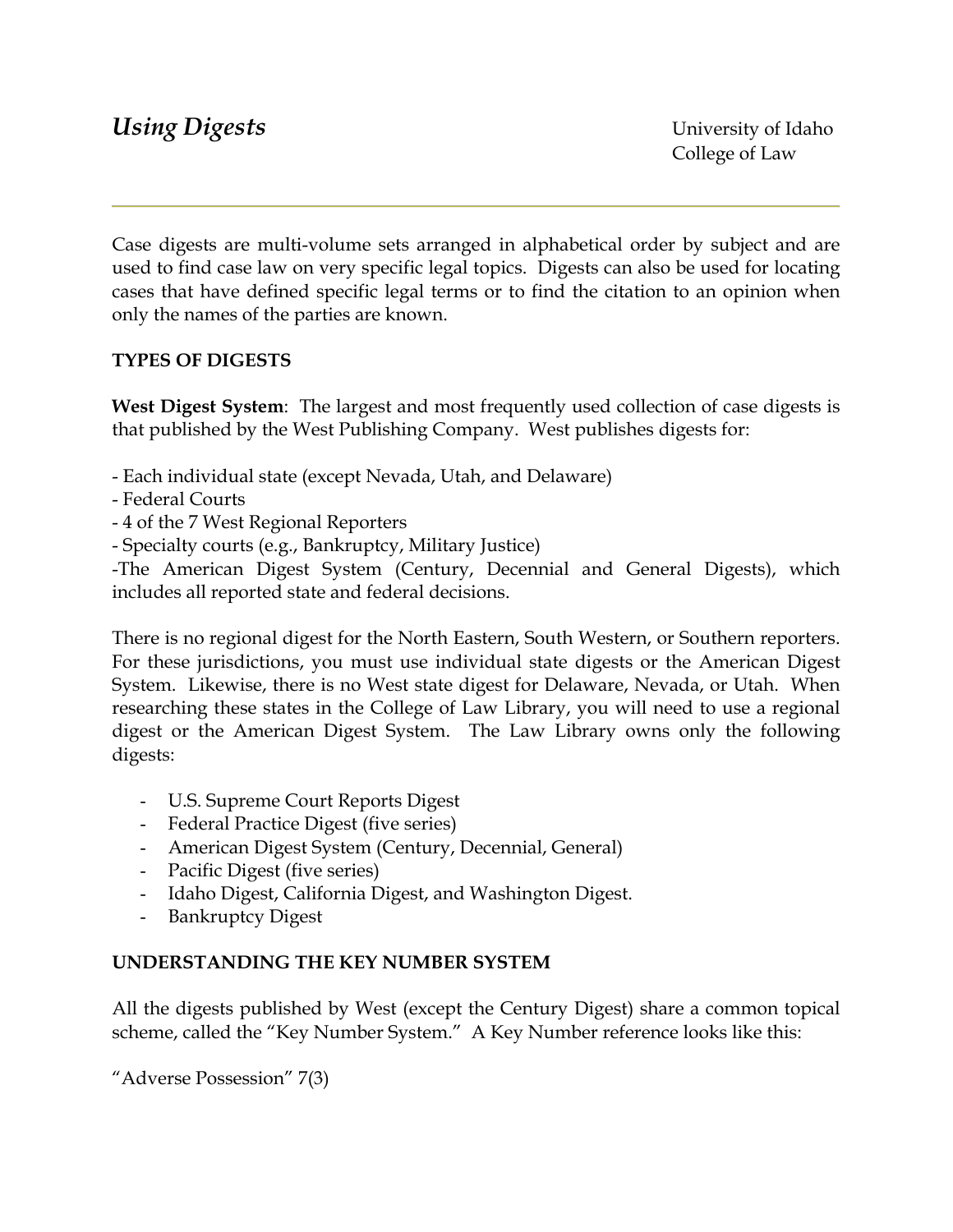"Adverse Possession" is the West Topic heading under which cases on adverse possession can be found and "7(3)" is the subtopic. If you refer to the outline at the beginning of the "Adverse Possession" section of the digest, you will find that subtopic 7(3) covers the "Acquisition of rights by prescription - public lands granted to individuals." Each topic and key number represents a unique point of law. The great benefit of the Key Number system is that it is uniform throughout the West digest system. This means that a specific topic and key number can be used to find similar cases in all state and federal digests published by West.

West uses the Key Number system throughout all of its publications:

- *Corpus Juris Secundum* (CJS)
- *United States Code Annotated* (USCA)
- West Publishing's Reporter Case Headnotes
- Other West Digests for different jurisdictions
- Treatises

West is not the only publisher of case digests. Lexis Law publishes a digest for the U. S. Supreme Court. It is not part of the West system and does not use West's Key Numbers. It does provide cross-referencing to ALRs and other Lexis Law publications.

The *Federal Rules Service, Federal Rules of Evidence Service,* and *Uniform Commercial Code Reporting Service*, all have accompanying digests. These digests are arranged by rule or code section rather than by topic.

## **USING THE WEST DIGEST SYSTEM**

Begin with the narrowest jurisdictional digest first because decisions from the jurisdiction in which your subject is based may be precedents. Also, there will be fewer cases to review, which will save research time.

| Federal problem: (1) Supreme Court Digests (narrow) |
|-----------------------------------------------------|
| (2) Federal Digests (broad)                         |

State problems: (1) State Digest (narrow) (2) Regional Digest (broader) (3) American Digest System (broadest)

Use a broader jurisdictional digest if you cannot conclude your research in the narrower digest. For example, in researching a problem based in Idaho, begin your research in the *Idaho Digest*. If you fail to find suitable case authority there, broaden your search to nearby jurisdictions using the *Pacific Digest*. As a final resort, repeat your research process in the Decennial and General Digests.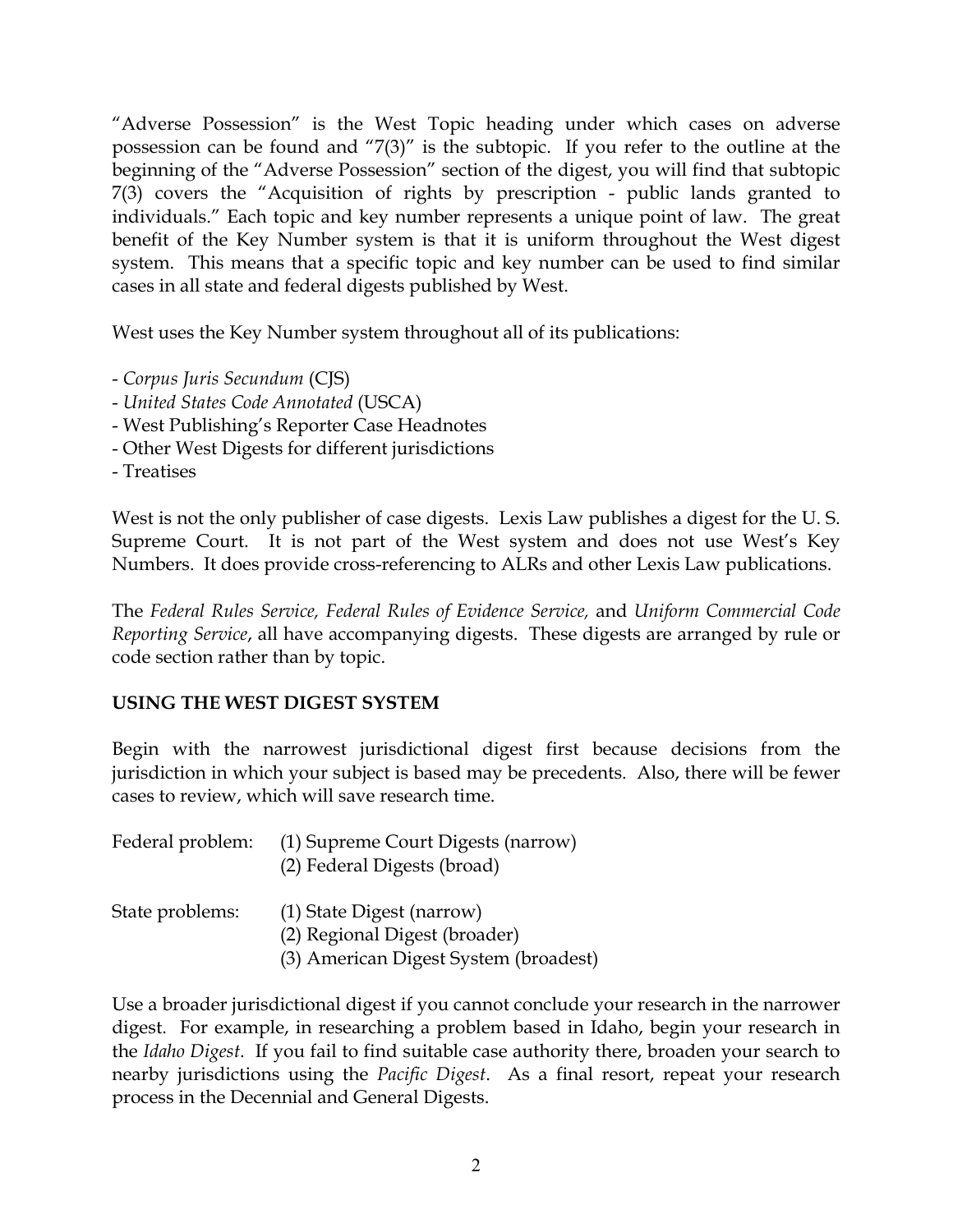## **FINDING TOPICS and KEY NUMBERS**

Use the digest's **Descriptive Word Index** -- search for words or phrases pertinent to your research problem; the references you find will be to topic and key number. Search under the appropriate topic and key number for relevant cases. Remember: update with the pocket part. Key numbers and even entire topics are sometimes reorganized as the law develops, so check the same descriptive words in the pocket part supplement. For example, in the first Pacific Digest you can find the heading "Bastards and Bastardy"; if you look in later editions "Bastards…" was changed to "Illegitimate Children"; "Illegitimate Children" was subsequently changed to the current topic "Children Out of Wedlock."

Use the **topic method** -- try to identify relevant topic headings (they are listed in the early pages in each digest volume) and pull the volume(s) that appear relevant. Read over the topic outline, examine the "scope note," "subjects included/excluded," and "analysis" sections to identify the best Key Number (subtopics). Again, remember to check the pocket part for updates.

Use the **case method** -- if you already know of a case which is pertinent to your topic and available in a West Reporter, look it up by its citation and identify the relevant headnote(s). Since all West headnotes are keyed to West Digest Topics and Key Numbers, you can search for other decisions under those topics and key numbers in the appropriate digest.

Use the digest's **"Words & Phrases"** index, which identifies words and phrases used in specific cases with West Key Topics and numbers.

Each digest set also has a **Table of Cases** that cross-references the names of the parties in a case to appropriate key numbers. CJS and USCA also contain **cross-references** to key numbers.

## **ONCE YOU HAVE A TOPIC and KEY NUMBER:**

Go to the particular digest published for the jurisdiction you wish to search.

The TOPICS (subject headings) are arranged alphabetically and are printed on the spine of the volume.

Find the correct volume that includes the TOPIC for your Key Number. (e.g., "Adverse Possession")